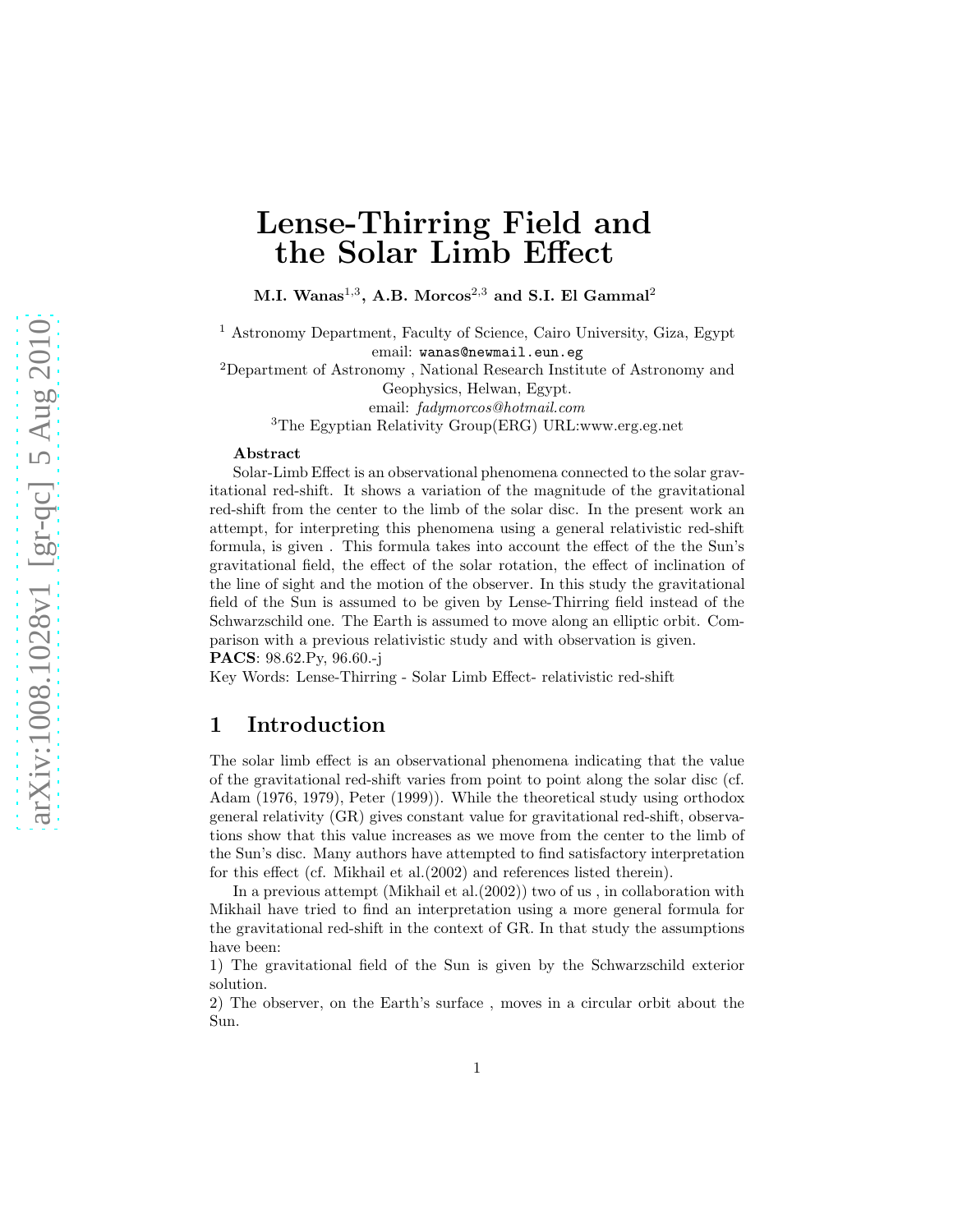In the present work we are going to use the same general formula for the gravitational red-shift, used in the above mentioned study. The main differences between the present study and above mentioned one are:

(1) The Sun's gravitational field is given by Lense-Thiring solution of GR in free space.

(2) The observer, on the Earth's surface, is assumed to move in an elliptic trajectory about the Sun.

### 2 A General Formula for Red-Shift Variation

Kermack, McCrea and Whittaker (1933), established and proved two theorems on null-geodesics. As a direct result of application of these theorems, they found the following formula:

$$
\lambda_1 = \frac{[\rho_\mu \ \eta^\mu]_{C_1}}{[\bar{\omega}_\mu \ \eta^\mu]_{C_0}} \ \lambda_1 \ , \tag{1}
$$

where we assume that we have two identical atoms at the points  $C_1$  and  $C_2$  on the solar equator where there are two observers  $A_1$ ,  $A_2$  respectively,  $\lambda_1, \lambda_1$  are the wavelengths of a certain spectral line, as measured by an observer  $A_1$  at  $C_1$  and B at the  $C_0$  on the Earth's surface respectively,  $\rho_\mu$  gives the components of the tangent to geodesic of the observer  $A_1$  at  $C_1$  and  $\eta^{\mu}$  gives the component of the tangent to the null-geodesic connecting  $A_1$  and B and  $\varpi_\mu$  gives the components of the tangent to the trajectory of the observer B. For the second atom at  $C_2$ we can write a formula similar to  $(2.1)$  as:

$$
\lambda_2 = \frac{[\rho_\mu \ \eta^\mu]_{C_2}}{[\bar{\omega}_\mu \ \eta^\mu]_{C_0}} \ \lambda_2 \ . \tag{2}
$$

Now, we can write,

$$
\lambda = \lambda_1 = \lambda_2
$$

as the two atoms are situated on the same great circle (the solar equator). The quantities between the square brackets in  $(2.1)$ ,  $(2.2)$  are evaluated at the points indicated outside the the brackets, respectively.

As the observer B, on the Earth's surface, measures the wavelengths coming from the two atoms at  $C_1, C_2$ , he would expect a difference in the gravitational red-shift given by:

$$
\Delta Z = \frac{\lambda_2 - \lambda_1}{\lambda}.
$$
\n(3)

Using  $(2.1)$ ,  $(2.2)$ , we can write  $(2.3)$  in the form

$$
\Delta Z = \frac{[\rho_{\mu} \zeta^{\mu}]_{C_2}}{[\bar{\omega}_{\mu} \zeta^{\mu}]_{C_0}} - \frac{[\rho_{\mu} \eta^{\mu}]_{C_1}}{[\bar{\omega}_{\mu} \eta^{\mu}]_{C_0}}.
$$
\n(4)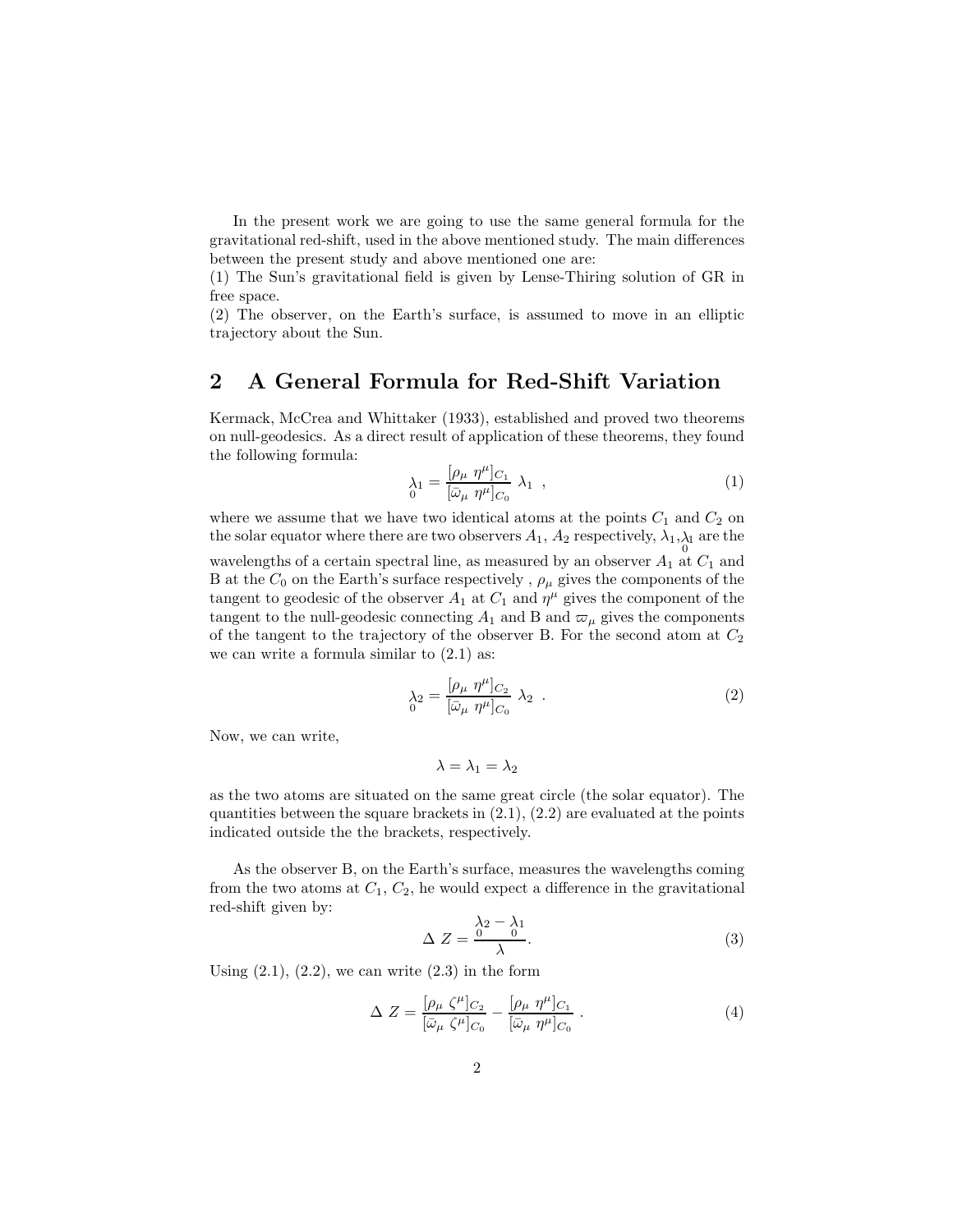This formula gives variation of the red-shift of spectral lines emitted by two identical atoms situated at two different points, on the equator of the Sun. In this study we assume that these two atoms are situated in two symmetric positions relative to the the line connecting the observer at B and the center of the Sun.

## 3 Red-shift Variation in Lense-Thirring Field

In this section, we are going to calculate the quantities necessary to evaluate the variation of the red-shift given by (2.4). For this reason we assume that the exterior gravitational field of the Sun, considered as a slowly rotating object, is given by the Lense-Thirring metric, (cf. Adler et al (1975))

$$
dS^{2} = \left(1 - \frac{2m}{\varrho}\right)dt^{2} - \left(1 - \frac{2m}{\varrho}\right)^{-1}d\varrho^{2} - \varrho^{2}(d\theta^{2} + \sin^{2}\theta \,d\phi^{2}) - \frac{4am}{\varrho}\sin^{2}\theta \,dt \,d\phi ,
$$
\n(5)

where  $m$  is the geometric mass of the Sun and  $(ma)$  is its intrinsic angular momentum. Now, we are going to use  $(3.1)$  to calculate :

1) The tangent of the geodesic,  $\rho^{\mu}$ , representing the trajectory of the two similar atoms, assumed to be circular motion(the motion is along the solar equator)

2) The tangent of the geodesic,  $\varpi^{\mu}$ , representing the trajectory of the observer B at the Earth's surface (elliptical motion).

3) The component of the null vectors,  $\eta^{\mu}$ ,  $\zeta^{\mu}$ , tangent to the null-geodesics  $\Gamma_1$ ,  $\Gamma_2$ , connecting  $C_1$  and  $C_0$ ;  $C_2$  and  $C_0$ , respectively. Then substituting the calculated values into (2.4) we obtain,

$$
\Delta Z = \sqrt{\frac{\frac{\gamma_{\oplus}^2}{N^2} + \frac{\gamma_{\oplus}^2}{r^2} \beta^2 - V_{\oplus}^2 r^2 - \frac{4m(V_{\oplus}^2 a)}{\gamma_{\oplus}^2 r} \left(V_{\oplus}^{-1} + \beta\right)}{(\gamma_{\odot} - V_{\odot}^2 R^2) + \frac{4am\gamma_{\odot}}{R^3} \beta} \times \left[\frac{1 + \frac{2am}{R^3} (\beta)}{1 + \frac{2am}{r^3} \beta - \frac{2maV_{\oplus}}{r\gamma_{\oplus}} - \sqrt{1 - \gamma_{\oplus} \left(\frac{1}{N^2} + \frac{1}{r^2} \beta^2\right) + \frac{4am}{r^3} \beta}} - \frac{\frac{2am}{R^3} \beta + \left(1 - V_{\odot} \beta\right)}{\frac{2am}{R^3} \beta + \left(1 - V_{\odot} \beta\right)}\right]} \frac{2am}{\left(1 + \frac{2am}{r^3} \beta\right) \left(1 - V_{\oplus} \beta\right) + \sqrt{\left(1 - \frac{\gamma_{\oplus}}{r^2} \beta^2 + \frac{4am}{r^3} (\beta)\right)^2 - \frac{\gamma_{\oplus}}{N^2} \left(1 - \frac{\gamma_{\oplus}}{r^2} \beta^2 + \frac{4am}{r^3} \beta\right)}\right]}
$$
\n(6)

i

where  $\gamma_{\odot} = 1 - (2m/r)$ ,  $\gamma_{\oplus} = 1 - (2m/R)$ , where (R) and (r) are the radius of the Sun and the mean distance from the Earth to the Sun respectively,  $V_{\oplus}$  &  $V_{\odot}$  are the orbital angular velocities of the Earth and the atoms on the equator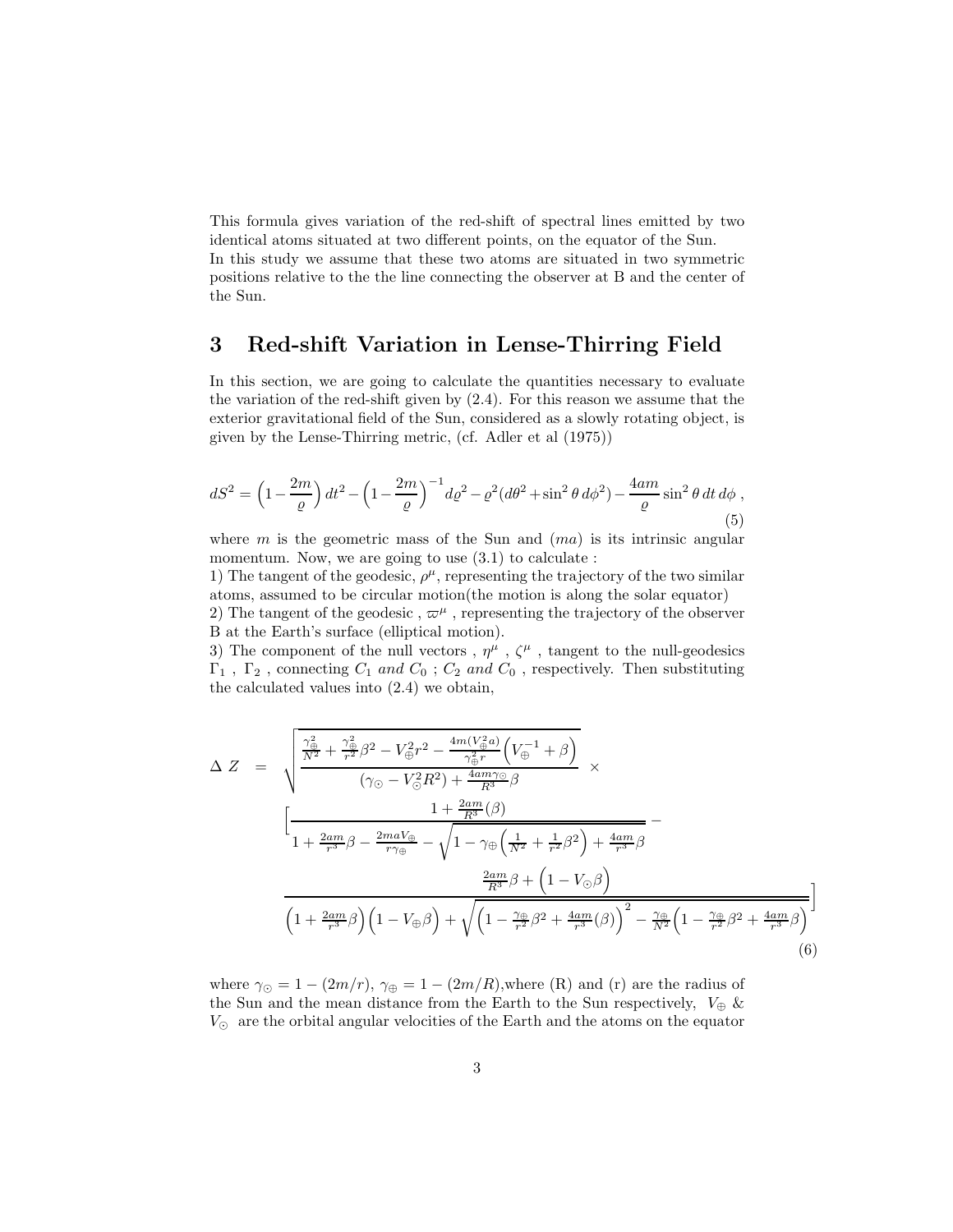of the Sun, respectively and  $\beta = \frac{B}{N}$  where N &  $\overline{B}$  are constants.

It is well known that the angle between any two null geodesics is a right angle. So, let us consider the angle  $(\varepsilon)$  between the projections of the two null geodesics (a measurable quantity) as defined by Mikhail et al.(2002) as

$$
\cos(\varepsilon) = a_{ij} \ v^i \ \omega^j. \tag{7}
$$

where  $v^i$  and  $\omega^j$  are the transport null vectors along the projection of the first and second null geodesics, respectively. It is worth mentioning that the angle  $\varepsilon$  is a small angle. So, it is more convenient to replace it by the angle  $\psi$ , between the projection of the radial null-geodesic and the radius of the Sun passing through the atom. The relation between the two angles is given by  $(\sin \varepsilon = \frac{R}{r} \sin \psi)$ , where (R) and (r) are the radius of the Sun and the mean distance from the Earth to the Sun, respectively. If we neglect terms containing quantities of the orders  $(a/r)^2$  or  $(a/R)^2$  and higher, where a is the angular momentum per unit mass, we get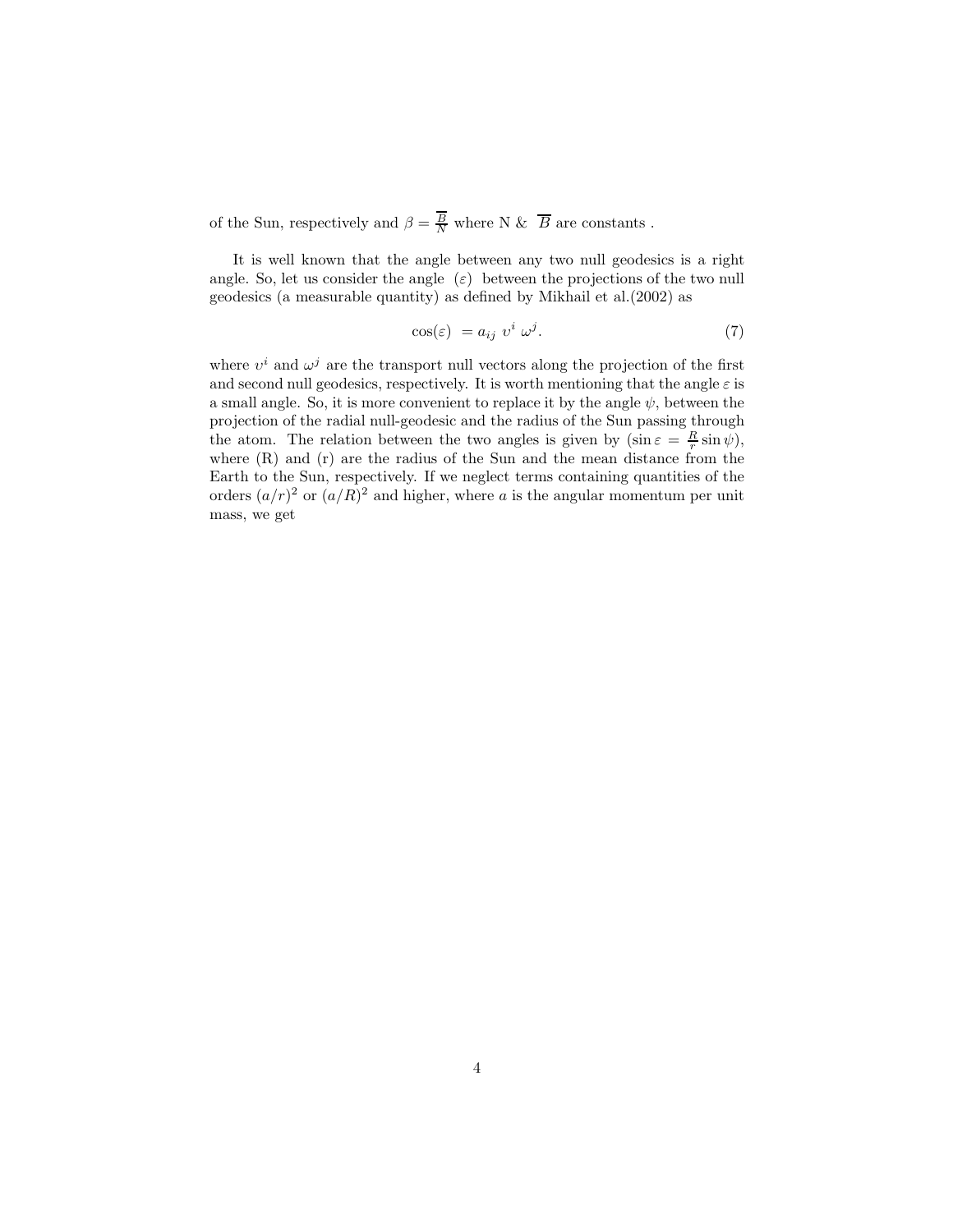$$
\Delta Z = \sqrt{\frac{(\gamma_{\oplus} - V_{\oplus}^2 r^2) - \frac{4amV_{\oplus}}{r} \left(1 + \frac{V_{\oplus} R}{\sqrt{\gamma_{\oplus}}} \sin \psi\right)}{( \gamma_{\odot} - V_{\odot}^2 R^2) + \frac{4am\gamma_{\odot}}{R^2 \sqrt{\gamma_{\oplus}}} \sin \psi}} \times \n\left[ \frac{1 + \frac{2am}{R^2 \sqrt{\gamma_{\oplus}}} \sin \psi}{1 + \frac{2amR}{r^3 \sqrt{\gamma_{\oplus}}} \sin \psi} - \frac{1 + \frac{2amV_{\oplus}}{R^2 \sqrt{\gamma_{\oplus}}} \sin \psi}{1 + \frac{2amV_{\oplus}}{R^2 \sqrt{\gamma_{\oplus}}} \sin \psi} - \frac{1 + \frac{2amV_{\oplus}}{R^2 \sqrt{\gamma_{\oplus}}} \sin \psi - \frac{2amV_{\ominus}}{r\gamma_{\oplus}}} \sin \psi - \frac{2amV_{\ominus}}{r\gamma_{\oplus}} \sin \psi - \frac{2amV_{\ominus}}{r\gamma_{\oplus}}} \right].
$$
\n
$$
1 - \frac{2amV_{\oplus}}{r\gamma_{\oplus}} - \frac{2amV_{\oplus}R^2}{r^3\gamma_{\oplus}} \sin^2 \psi - \sin \psi \left( \frac{RV_{\oplus}}{\sqrt{\gamma_{\oplus}}} - \frac{2amR}{r^3 \sqrt{\gamma_{\oplus}}} \right) - \sqrt{\frac{4amR\sin\psi}{r^3 \sqrt{\gamma_{\oplus}}} \left(1 - \frac{R^2}{r^2} \sin^2 \psi\right)} \tag{8}
$$

Now equation (3.4) represents the difference in the red-shift due to the theoretical treatment using Lense - Thirring gravitational field.

### 4 Results and Discussion

Now we are going to evaluate the variation in the red-shift as given by (3.4), in order to compare it with the well known observational value. We are going to use the following data for the Sun and the Earth(cf. Arthur (2000)). These data are summarized in the following table in both (M.K.S) units and (relativistic units).

#### Table (1): Dynamical Quantities in M.K.S Units and Relativistic Units

| <b>Dynamical Quantity</b> |                                                    | in M.K.S Units           | in Relativistic Units               |
|---------------------------|----------------------------------------------------|--------------------------|-------------------------------------|
| $\boldsymbol{r}$          | Mean distance form Earth to Sun                    | $1.496 \times 10^{11}$ m | 499.0159779 sec                     |
|                           | R Radius of the Sun                                | $6.9599 \times 10^8$ m   | 2.321591781 sec                     |
| $\alpha$                  | Sun's angular momentum per unit mass               | $273.28 \text{ m}$       | $9.1234 \times 10^{-7} sec$         |
| m                         | Geometric mass of the Sun                          | $1477$ m                 | $4.9268 \times 10^{-6} sec$         |
|                           | $V_{\odot}$ The angular velocity of the Sun        |                          | $2.865 \times 10^{-6} rad/sec^{-1}$ |
|                           | $V_{\oplus}$ Orbital angular velocity of the Earth |                          | $1.991 \times 10^{-7} rad/sec^{-1}$ |

For the Earth  $\gamma_{\oplus} = 1$ , and for the Sun  $\gamma_{\odot} = 0.99999$ . By substituting the values of the quantities, tabulated in Table  $(1)$ , in equation  $(3.4)$ , we get

$$
\Delta Z(\psi) = 6.1892 \times 10^{-6} \times \left[ \frac{\sin \psi}{1 - 4.6228 \times 10^{-7} \sin \psi} \right].
$$
 (9)

It is clear from this relation that the difference in red-shift on Solar disc varies as sin the angle  $\psi$ , which means that there is a variation in red-shift from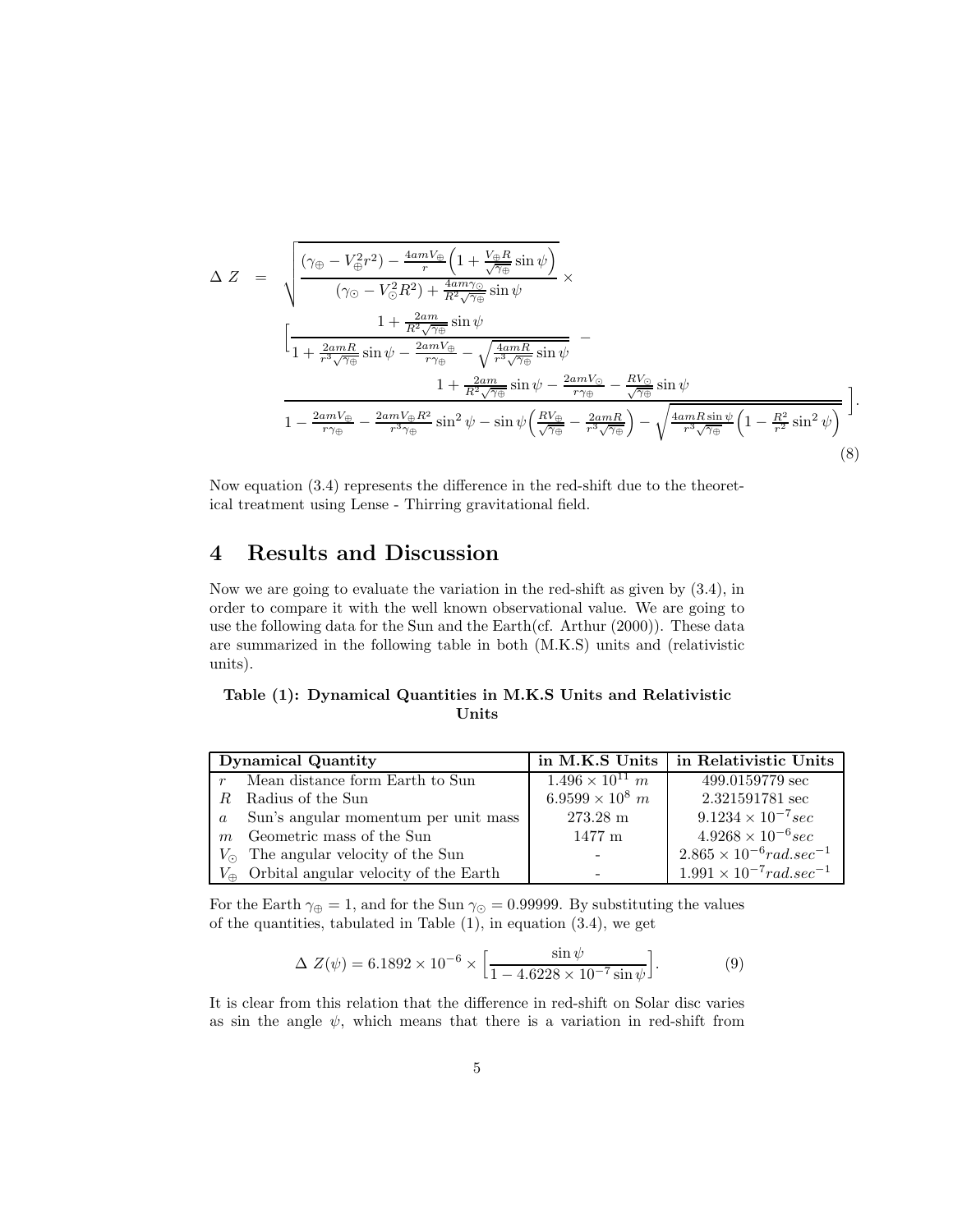center-to-limb. But this value contains the variation caused by Doppler shift due to the rotation of the Sun. So to eliminate this effect (Doppler shift) we consider two atoms on the equator of the Sun situated at two similar positions  $\psi$  and  $-\psi$  then we take the average value.

The "Center-to-Limb" variation in red-shift  $(\Lambda)$  is given by the following equation,

$$
\Lambda = \left(\Delta Z\right)_{\psi=90} - \left(\Delta Z\right)_{\psi=0}.\tag{10}
$$

Now by using the numerical values for  $\Delta Z$ , given by equation (4.1) then equation (4.2), will give,

$$
\Lambda = 2.861 \times 10^{-12} \sin^2 \psi. \tag{11}
$$

To compare this value with those obtained from the previous study (Mikhail et al( $2002$ )) and from observation, let us calculate the maximum value of  $(4.3)$  (for  $\psi = 90$ )in km/sec units, we found that

$$
\Lambda_{theo} = 7.58 \times 10^{-7} \, \text{km/sec.} \tag{12}
$$

Although this value is greater than that obtained in the previous study ( $\Lambda$  =  $4.8 \times 10^{-7}$  km/sec), both are still too small compared with the observed value  $(\Lambda_{obs} = 0.3 \ km/sec)$ . The ratio between the theoretical and observational values of  $\Lambda$  is given by,

$$
\frac{\Lambda_{theo}}{\Lambda_{obs}} = 2.5 \times 10^{-6}.\tag{13}
$$

So, we still have the same conclusion as in the previous work. The ratio given by (4.5) indicate that there is some parameter missing in the theoretical treatment. The order of magnitude of this ratio is the same as that of the square value of the fine structure constant  $(\alpha = \frac{1}{137})$ . This gives rise to the idea that the spin -torsion interaction is the missing parameter, since the coupling constant of this interaction is the fine structure constant. This interaction is tested by experiment (Wanas et al.(2000))and by using observations (Wanas et al.(2002), Sousa and Maluf (2004)). A theoretical treatment using the parameterized path equation(Wanas (1998), (2000)), in place of the nullgeodesic one, may solve this problem.

#### References

Adam, M.G. (1976) Mon. Not. Roy. Asrton. Soc. 177, 687.

Adam, M.G. (1979) Mon. Not. Roy. Asrton. Soc. 188, 819.

Arthur N.Cox. (2000) "Allen's Astrophysical Quantities".  $4^{th}$  ed.

Adler, R., Bazin, M., and Schiffer, M. (1975)" Introduction to General  $Relativity$ ".  $2^{nd}$  ed., McGraw Hill.

Kermack, W.O., Mc Crea, W.H. and Wittaker, E.T. (1933) Proc. Roy. Soc. Edin. 53, 31.

Mikhail, F.I., Wanas, M.I. and Morcos, A.B. (2002) Astrophys. Space Sci. 223,